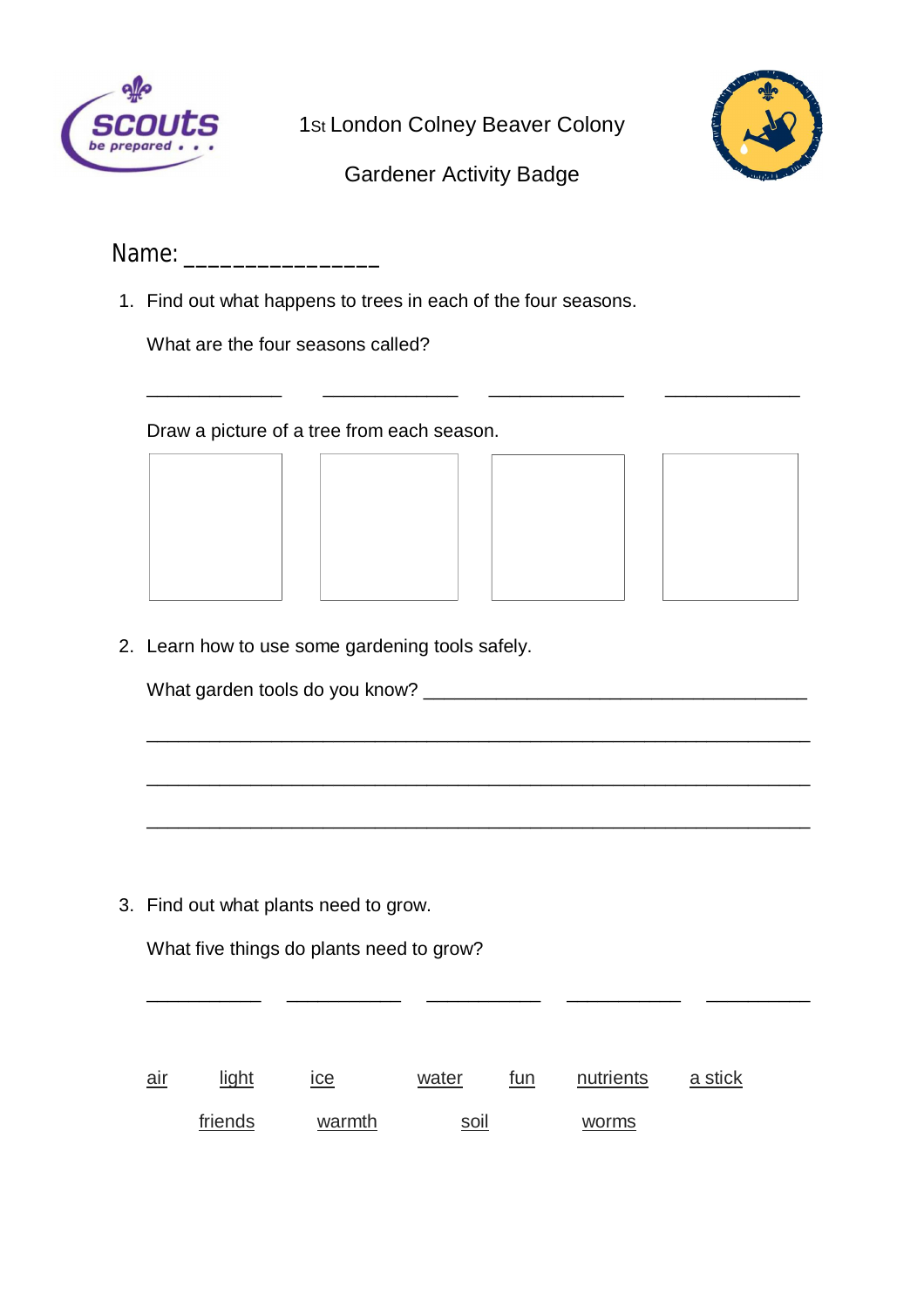4. Help to look after a garden or allotment for three months. Keep a record of what you have done and the changes you see. You could draw pictures, write short sentences and take photographs.

Month 1 – take or draw a picture of your garden or allotment

What did you do and how did you help look after your garden or allotment.

\_\_\_\_\_\_\_\_\_\_\_\_\_\_\_\_\_\_\_\_\_\_\_\_\_\_\_\_\_\_\_\_\_\_\_\_\_\_\_\_\_\_\_\_\_\_\_\_\_\_\_\_\_\_\_\_\_\_\_\_\_\_\_\_

\_\_\_\_\_\_\_\_\_\_\_\_\_\_\_\_\_\_\_\_\_\_\_\_\_\_\_\_\_\_\_\_\_\_\_\_\_\_\_\_\_\_\_\_\_\_\_\_\_\_\_\_\_\_\_\_\_\_\_\_\_\_\_\_

\_\_\_\_\_\_\_\_\_\_\_\_\_\_\_\_\_\_\_\_\_\_\_\_\_\_\_\_\_\_\_\_\_\_\_\_\_\_\_\_\_\_\_\_\_\_\_\_\_\_\_\_\_\_\_\_\_\_\_\_\_\_\_\_

\_\_\_\_\_\_\_\_\_\_\_\_\_\_\_\_\_\_\_\_\_\_\_\_\_\_\_\_\_\_\_\_\_\_\_\_\_\_\_\_\_\_\_\_\_\_\_\_\_\_\_\_\_\_\_\_\_\_\_\_\_\_\_\_

\_\_\_\_\_\_\_\_\_\_\_\_\_\_\_\_\_\_\_\_\_\_\_\_\_\_\_\_\_\_\_\_\_\_\_\_\_\_\_\_\_\_\_\_\_\_\_\_\_\_\_\_\_\_\_\_\_\_\_\_\_\_\_\_